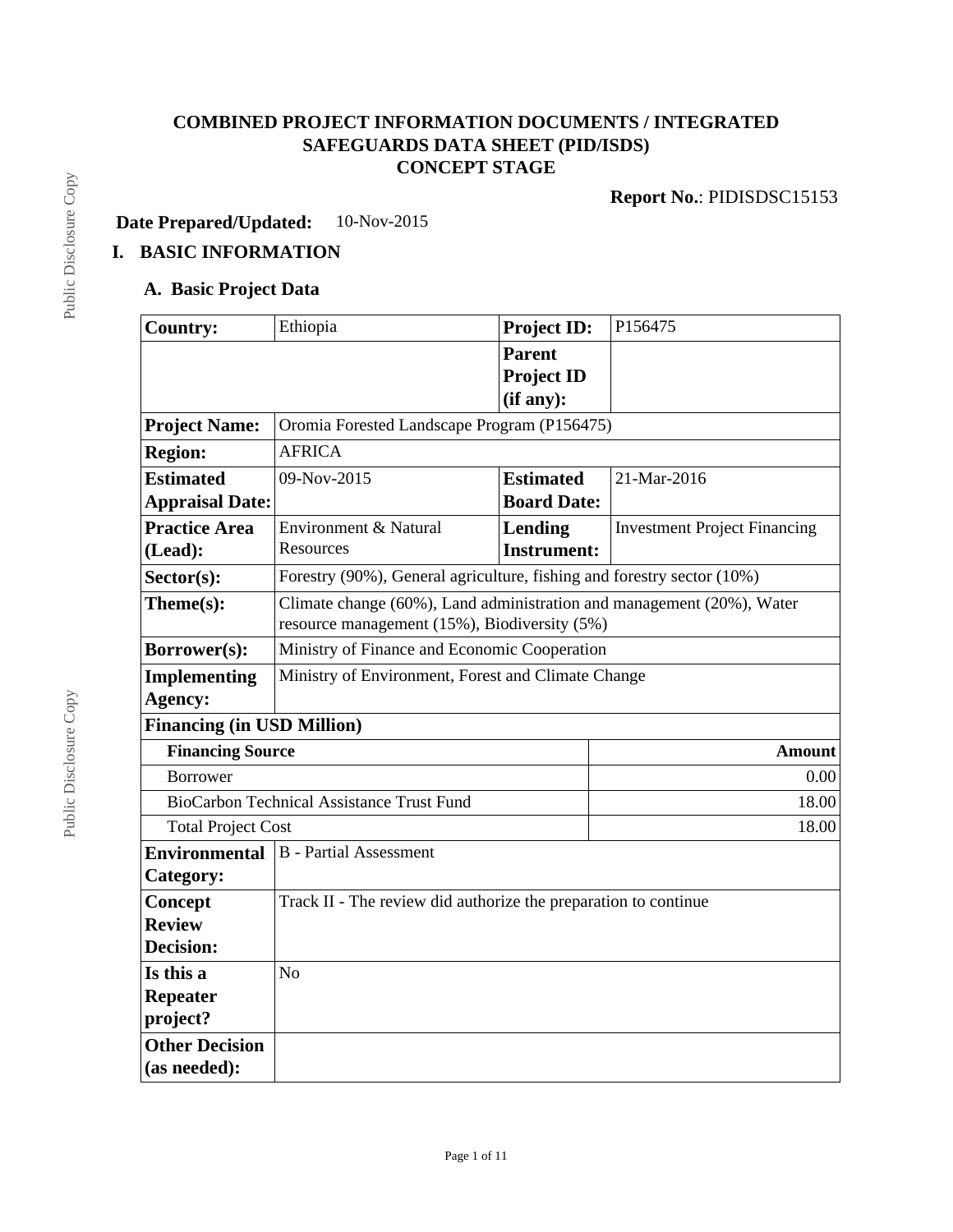#### **B. Introduction and Context**

#### **Country Context**

1. The population of Ethiopia in 2014 is estimated to be about 95 million people, and growing to at least 120 million by 2030. Up to 83% live in rural areas and are directly dependent on livelihoods and energy from land resources. With a land area of over 1.1 million km2, Ethiopia is ecologically, culturally and ethnically diverse. It has a federal democratic government system with nine autonomous states ("regions") and two chartered cities. Since the early 1990s, Ethiopia has pursued a "developmental state" model with a strong public sector role in many aspects of the economy including forest, energy, agriculture, and water. From 2004 to 2014, Ethiopia experienced strong and generally broad-based real economic growth averaging over 10 percent per year, contributing to the country's progress toward the Millennium Development Goals – a notable achievement for one of the ten poorest countries in the world.

2. Ethiopia's current development agenda is governed by two key strategies, the Growth and Transformation Plan (GTP) and the Climate Resilient Green Growth (CRGE) strategy. Both strategies prioritize the attainment of middle income status by 2025 and, through the CRGE process, to achieve this by taking low carbon, resilient, green growth actions. The three key objectives of the CRGE Strategy are to: (i) foster economic development and growth; (ii) maintain the 2010 level of greenhouse gas (GHG) emissions of 150 MtCO2e; and (iii) improve resilience to climate change. The CRGE strategy places strong emphasis on agriculture and forestry, which "contribute around 45 and 25 percent respectively to projected GHG emission levels [by 2030] under business-as-usual assumptions, and together account for around 80 percent of the total abatement potential." The CRGE Strategy also targets 7 million hectares for forest expansion. The CRGE is considered a key pillar in the GTP-2 planning process that was launched by the Government in mid-2014.

#### **Sectoral and Institutional Context**

3. Low carbon growth is resilient green growth in rural Ethiopia. This is particularly the case in the rural landscape, where the health of forests and the productivity of land around the forests help determine (i) the level of carbon that can be sequestered and the GHG emissions that can be avoided; (ii) the level of vulnerability that rural populations and the rural economy have to exogenous shocks from climate risks, disasters, drought, flood and disease; (iii) the level of stress on biodiversity, water, and soil resources. In fact, land degradation is a major stressor on the natural resource base and crop yield gap, food insecurity, and rural poverty. The minimum annual cost of land degradation in Ethiopia is estimated at the range of 2-3 percent of agricultural GDP. This is a significant loss for a country where agriculture—broadly defined to include forest products—accounts for nearly half of GDP, and is a source of livelihood for more than 85 percent of people who at times find that traditional coping mechanisms have become over-stretched, leading to resource scarcity and further degradation, as well as potential resource use conflicts. This situation is further complicated by the higher probability of extreme weather conditions and increased variability in rainfall patterns arising from climate change (Economics of Adaptation to Climate Change, 2010).

4. Forests nationally, and in the Oromia regional state in particular, continue to shrink primarily from demand for cropland and firewood. Between 1990 and 2005, Ethiopia lost over 2.1 million hectares (ha) of forests with an average annual loss of 140,000 ha and annual deforestation rate of nearly one percent. The CRGE Strategy reports that the business as usual scenario will result in nine million ha deforested between 2010 and 2030. Over the same period, annual fuel wood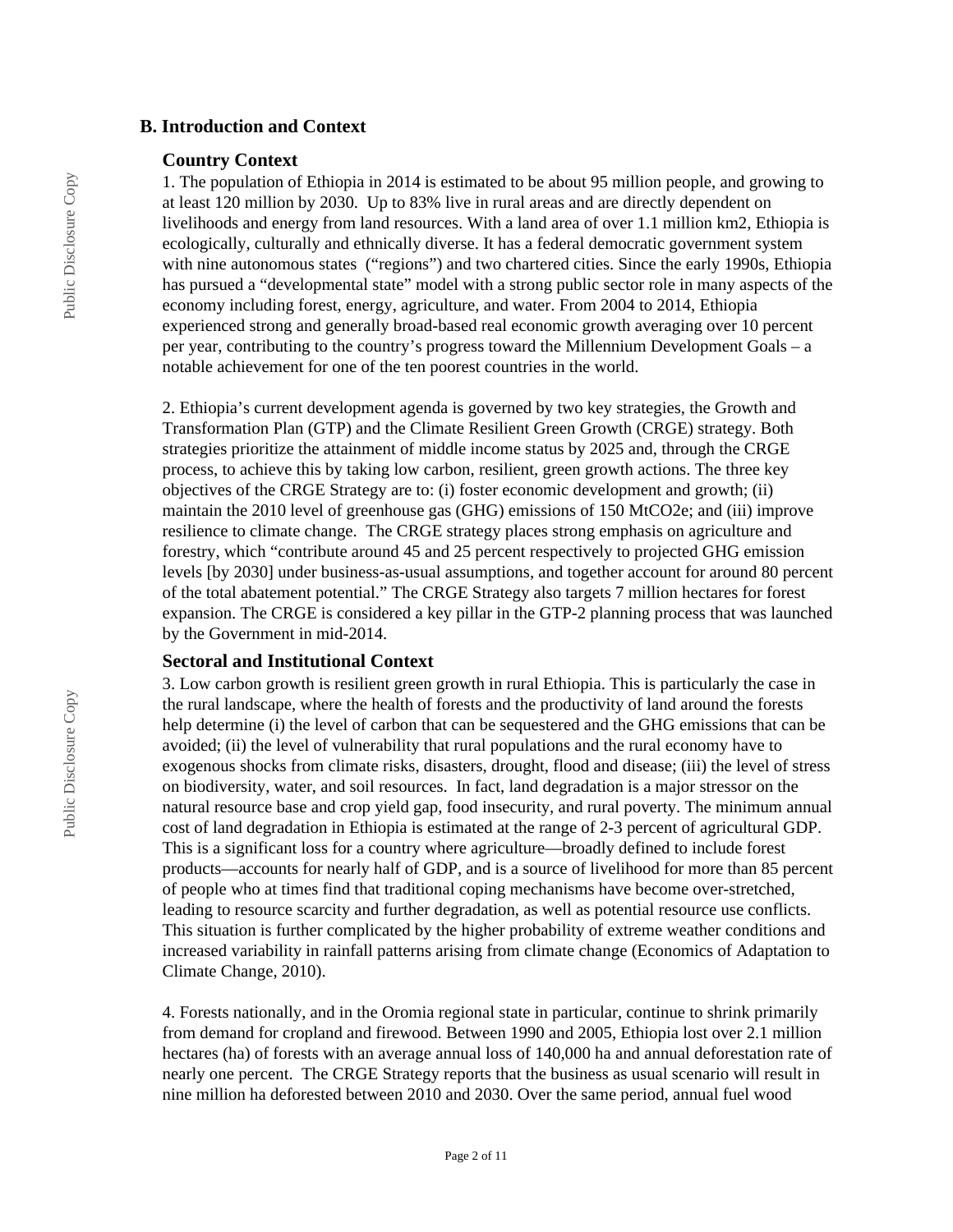consumption is expected to rise by 65% – leading to forest degradation of more than 22 million tons of woody biomass (CRGE, 2011). More than half of the deforested areas are located in Oromia, which is the largest state in terms of land area (28.5 million ha), has the most extensive dense forest cover (around 2,200,000 ha in total, around 60 percent of the country's total, according to FAO), and largest population (over 30 million).

5. Forests in Oromia provide critical ecosystem services to the country and to the region. In Oromia, deforestation has been particularly intense in a few hotspots such as the Bale ecoregional zone and Jimma-Ilubabor which, together, have approximately 1.25 million ha (see maps in Annexes 4,5 and 6) including high forest, low forest, high woodlands and surrounding agricultural land. The Bale forests serve as the water tower for the eastern drylands in the Somali region and the country of Somalia, areas where mobile pastoralism is the predominant livelihood system. It harbors globally important biodiversity with endangered endemic species such as the Abyssinian wolf and the mountain nyala. The Jimma-Ilubabor forest block is home to endemic coffee (Coffee arabica) that has high potential as a value-added export, and harbors wild varieties of the species. The sources of important rivers in Ethiopia's interior are also found in the Oromia's forests, including those flowing into the new Renaissance Dam under construction (not Bank-financed).

6. Deforestation and forest degradation have direct and indirect causes related to several economic sectors. Subsistence and commercial agricultural expansion, firewood collection, charcoal production, illegal logging, and forest fires have been identified by the Government as the main drivers of deforestation and forest degradation in the country (REDD+ Readiness Preparation Proposal or R-PP, 2012). Local communities are heavily dependent on forest resources. As an example, biomass energy sources are the major source of energy for 94% of Ethiopia's population, with consumption estimated at about 53.6 million tons per year (Wood-Based Biomass Energy Development for Sub-Saharan Africa, 2011). Indirect causes of deforestation are thought to relate to increased population, cash commodity prices, migration into forested areas, road network expansion and lack of effective land use planning.

7. Continued conversion of forest into cropland calls for more integrated land use planning and management. Smallholders often depend on mixed production systems including various combinations of livestock, trees, and crops. Ethiopia is home to Africa's largest livestock subsector, with systems often characterized by low productivity, poor animal nutrition, low levels of veterinary care and overgrazing. Insufficient cropland management and rapid depletion of vegetation cover lead to erosion and significant losses of arable land. It is estimated that approximately 40 million ha of land are degraded. Among other reasons, uncertain tenure, and various barriers related to markets and finance have encouraged farmers to opt for short-term exploitation (such as nutrient mining") and insufficient investments leading to additional degradation, lower farm productivity and further extensification that converts woodlands and forest into agricultural land. In addition, the Government been promoting large-scale industrial agriculture, which has been also linked to deforestation in some areas of the country.

8. To help achieve the CRGE Strategy's goals on land use change and forest, the Ministry of Environment and Forest (MEF) is implementing its national REDD+ Readiness Program to prepare the country for receiving and deploying climate finance for sustainable forest management. With \$13.6 million in grant financing from the World Bank through the BioCarbon Fund and the Forest Carbon Partnership Facility (FCPF), MEF has been implementing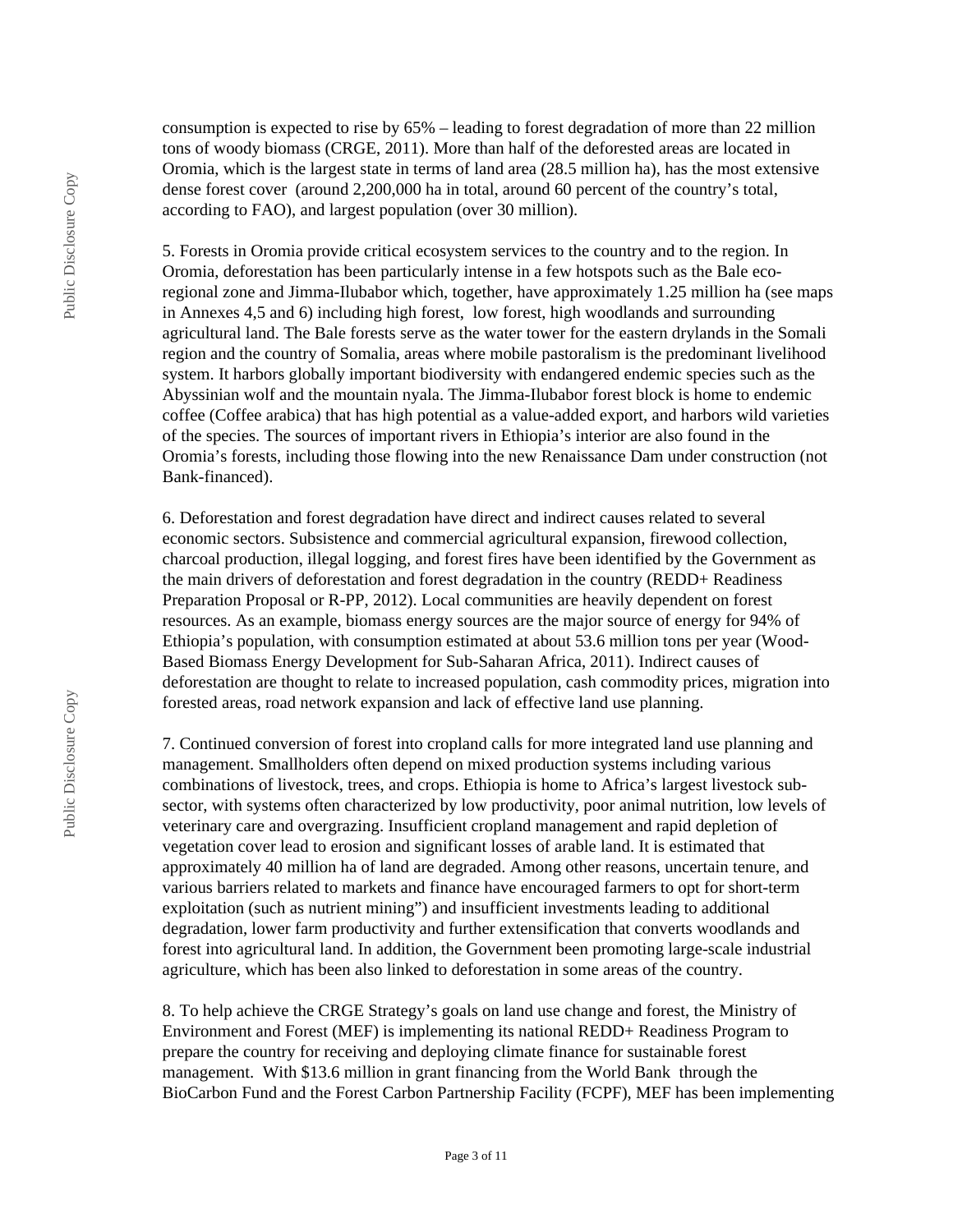six sets of technical assistance activities, including: (i) Design and implementation of National REDD Readiness management arrangements and stakeholder consultation and participation (including benefits sharing arrangements); (ii) Preparation of a REDD+ strategy proposing a set of program or policy actions to reduce deforestation and/or forest degradation and enhance and conserve carbon stocks, that directly addresses the key drivers of deforestation and degradation; (iii) Establishment of a Reference scenario that represents an estimate of historic forest cover change and greenhouse gas (GHG) emissions and uptake from deforestation and/or forest degradation and the other REDD-plus activities; (iv) Design of a monitoring, reporting and verification (MRV) system for emissions and removals from forests; (v) Design of a Monitoring and evaluation framework, and (vi) Preparation of 3-4 national REDD+ pilots in different regional states.

9. One main purpose of the REDD+ pilots is to test the different elements being developed as part of the national REDD+ Readiness Program. The lessons learned from these pilots will inform the national REDD+ Readiness process and assist Ethiopia to roll out the REDD+ Program and receive and deploy climate finance. To properly test the national REDD+ systems, the REDD+ pilots will need to cover relatively large landscapes so they are efficient at reducing transaction costs and leakage risks .

10. One of the national REDD+ pilots would be implemented in Oromia regional state. To support this effort, donors to the World Bank's BioCarbon Fund have made a pledge to provide at least \$50 million for performance-based payments. In the context of the BioCarbon Fund, performance is measured as the tons of CO2 that are resulting from the conservation and rehabilitation of forest. The Government of Ethiopia selected Oromia to be the first region to test a large-scale REDD+ pilot operation, since it is the region with the largest forest cover in the country, and also where the first REDD+ project in Ethiopia was designed.

### **Relationship to CAS/CPS/CPF**

11. The World Bank's Country Partnership Strategy (CPS) for FY 12-15 focuses on the promotion of economic growth and the reduction of vulnerability. The Bank's over-arching goal remains to support the country's growth and poverty reduction objectives articulated in the GTP. The objective of deploying forest carbon finance in Ethiopia is to harness the potential of forested landscapes to help equitably reduce poverty by investing sustainably in natural wealth and resilience. The proposed support to the sector therefore contributes to the CPS objectives of fostering economic growth and improved governance, while reducing vulnerability.

### **C. Proposed Development Objective(s)**

#### **Proposed Development Objective(s) (From PCN)**

12. The Project Development Objective is to reduce deforestation and net greenhouse gas emissions from land use in targeted large forested landscapes in Oromia.

#### **Key Results (From PCN)**

13. The key PDO level indicators are listed below. The Results Framework is in Annex 3.

- i. Net GHG emissions in intervention area (t/CO2-e, annually reported);
- ii. Net deforestation in intervention area (Ha, annually reported);
- iii. Direct beneficiaries in intervention area (gender disaggregated).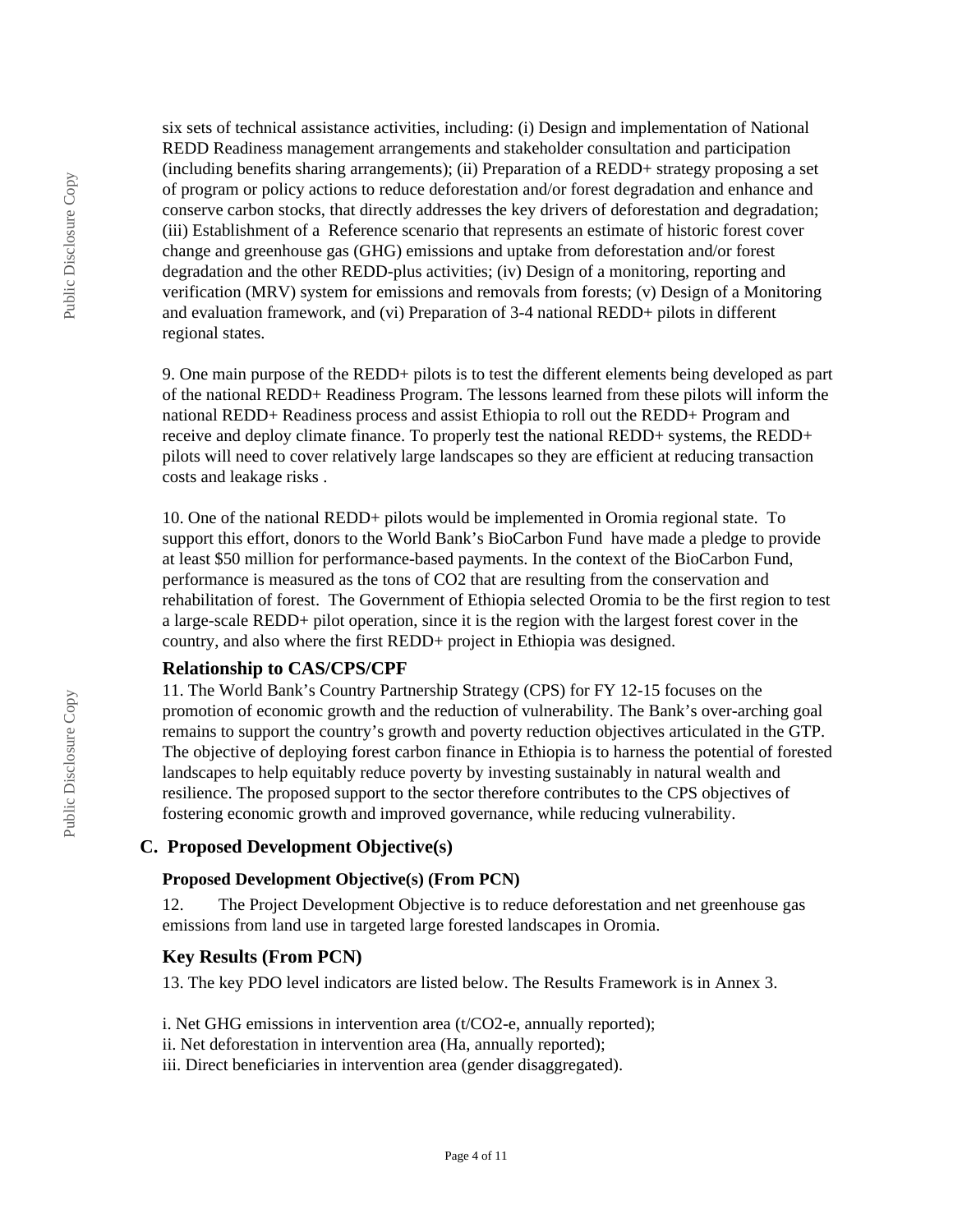#### **D. Concept Description**

14. Addressing the drivers of deforestation and forest degradation in Ethiopia will require an integrated landscape perspective that addresses trade-offs and synergies among land uses that include forest, crop, livestock, water, and household energy objectives. The proposed REDD+ pilot project in Oromia ("Oromia Forested Landscape Carbon Finance Project") would require both direct investments and activities to improve the enabling environment for landscape-level management, and forest resources in particular, by (i) convening carbon finance, knowledge and tools; as well as (ii) strengthening institutional and community capacity to plan, implement and monitor forest and land resources.

15. To support the Oromia Forested Landscape Program, up to \$50 million has been pledged as results-based carbon finance payments, channeled through the World Bank's BioCarbon Fund Initiative for Sustainable Forest Landscapes. These funds would be disbursed in two phases: i. An Implementation Phase, where potential advance payments could be disbursed against the achievement of agreed-upon outputs and intermediate results. These advance payments would be a percentage of the \$50 million carbon finance payments and would be paid for the future expected emission reductions (the financial envelope for this phase still needs to be negotiated with the donors of the BioCarbon Fund);

ii. An Emission Reduction Phase, where payments will be made against verified emission reductions. Any advance payments would be subtracted during this phase and Emission Reductions payments will only be available if more emission reductions are available than what has already been paid as advanced payments. The BioCarbon Fund donors are expected to assume the financial risk of making the advance carbon payments yet not attaining the expected emission reductions.

16. The Implementation Phase is proposed to be five years, from 2015 to 2020, to allow sufficient time to mobilize and empower diverse stakeholders involved in landscape management, including forest-dependent communities. The project would attempt to start generating verifiable emissions reductions after three years of project implementation, and the Project could pay for those emissions reductions for five or more years. Emission reductions could continue after the lifetime of the Bank-financed project, and would be expected to be purchased by other donors / buyers.

17. State-wide scope of intervention: A technical study is underway to analyze the drivers of deforestation and the strategic options to address those drivers. This study will identify options for activities and the geographical area (large landscapes) where the Implementation Phase should be focused, along with the estimated costs of each activity. Based on the currently available information, the targeted areas of the project would be approximately 40-60 woredas located in and around the Bale and Jimma / Ilubabor forested landscapes, which harbor nearly all high forests, along with significant areas of low forests and high woodlands in the state. The precise boundary of this area will be determined during project preparation but is anticipated to be larger than 1.25 million hectares of forest, allowing for a "jurisdictional" approach to be taken covering at least 40-60 woredas. This is the area where investments expected to generate emissions reductions would be promoted, accounted and paid for . At the same time, the project would monitor forest cover change and land use change more generally throughout Oromia, to provide experience needed for putting in place a larger state-wide jurisdictional approach for managing forest carbon. The project would also promote enhancements to the enabling environment statewide for reducing deforestation such as by land tenure certification and land-use planning.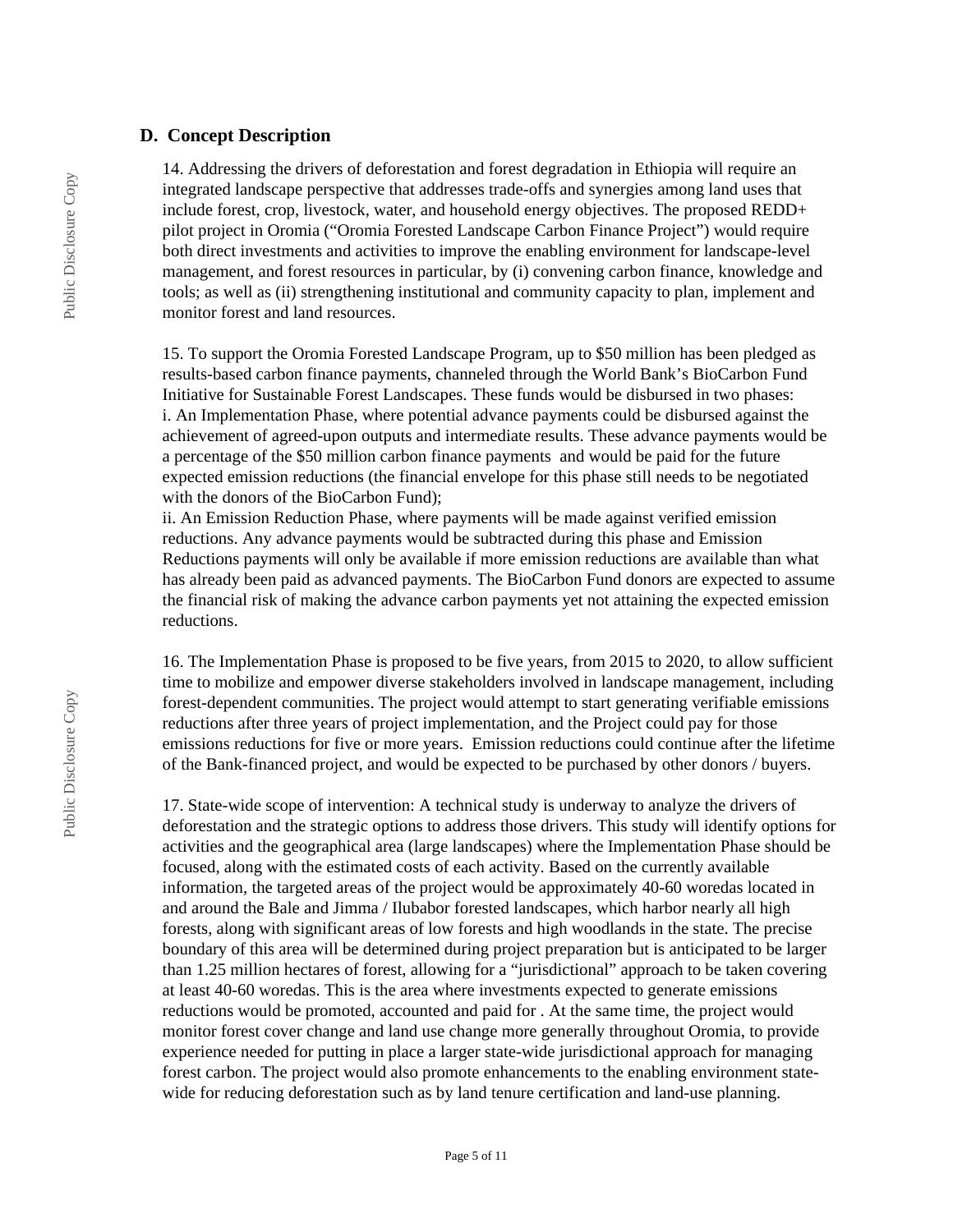18. At the moment, the funding available through the Project is not likely sufficient to support all woreda s or all forested landscapes in Oromia. It is possible that the proposed project could be the first in a series of projects regionally and nationally that support the government in establishing and implementing a sector-wide approach to investment in sustainable forest landscapes, with strong strategic linkages to the Bank-financed SLMP-2 among other Bankfinanced projects.

#### Implementation Phase

19. The proposed project would have three components during the implementation phase (2015-2020) that together set the stage for the country and communities to receive further emissions reduction payments from 2020 or earlier if verifiable emissions are produced. The proposed interventions are based on the best available information on the existing causes of deforestation in Oromia, which emphasizes small-scale agricultural expansion and wood collection for fuel as the most important causes at present. Increasing land and agriculture productivity through sustainable land management practices such as agro-forestry, conservation agriculture, low-tillage and water harvesting is expected to reduce smallholders' needs to farm additional land. Such activities would be coupled with local land use planning, whereby communities would identify and agree to conserve forest areas (particularly in the frontier between cropland and forests). Finally, rights to forest management would be devolved from government to local communities via participatory forest management, which is an approach implemented in Ethiopia with some success, including in Oromia. These interventions will be refined once the causes and agents of deforestation and the land use dynamics are better known.

20. The initial start-up work in the three components would be financed by advance carbon payments. Where possible, existing project resources from associated projects could also be deployed where there is geographical and activity overlap. For example, the Bank/Norway/GEFfinanced Sustainable Land Management Project 2 (SLMP-2) covers 39 woredas in Oromia, but none in the Bale eco-region. On the other hand, other initiatives, such as those led by Farm Africa (NGO) and JICA have been supporting PFM in the project area and could contribute to generating ERs.

21. The proposed project is fully in line with and contributes to the national REDD+ framework currently being prepared by the federal government under the leadership of MEF. Monitoring of forest cover and forest cover changes will follow methodologies established at the national level, and the data generated by this pilot project would feed into the national forest cover monitoring system. The project would test on the ground the main elements of the national REDD+ strategy, including policies and activities to address deforestation from forest conversion into cropland and wood collection for charcoal making. Finally, the project would adopt the national-level policies on REDD+, including any eventual policy on benefit sharing if compliant with Bank safeguards policy.

Component 1. Multi-sector landscape management interventions

22. Sub-component 1.1. Participatory forest management (PFM) for existing and new forest. This sub-component would finance participatory forestry management (PFM) as a strategy to conserve and sustainably use forest resources by giving local communities rights and responsibilities for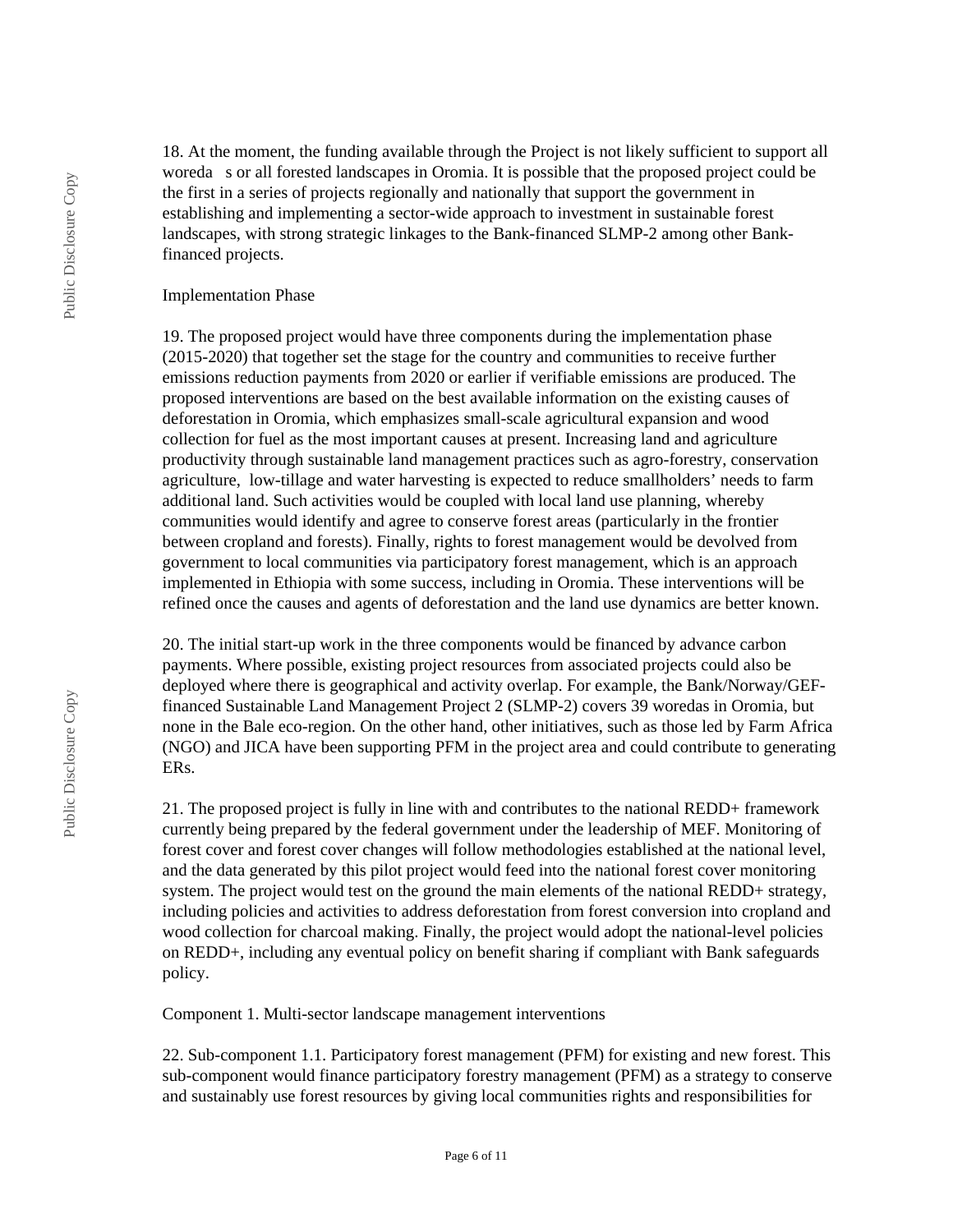management, and supporting them in harvesting and adding value to non-timber forest products from existing or new forests. The project would scale up the approach that is being successfully implemented in Oromia. The sub-component would also finance large- and small-scale reforestation and afforestation activities, as well as natural regeneration of deforested or degraded land, building on the experience from the successful Humbo carbon finance project linked to the Bank-financed SLMP-1.

23. Sub-component 1.2. Soil and water conservation and crop and range land management .This sub-component would finance the promotion of agroforestry, agriculture intensification, soil and water conservation and other climate-smart practices that deliver multiple wins and can reduce pressure on forest resources or provide alternative livelihoods or energy sources. Such practices would be demand-driven and could include locally appropriate options such as smallholder agroforestry (i.e., fertilizer trees), low tillage, re-vegetation of communal lands, bunding, terracing, cover crops, and grazing enclosures. Such interventions will draw from the experience of the Bank-financed SLMP-2, Productive Safety Nets Program (PSNP) and the Agricultural Growth Program (AGP). The main local partner to implement these activities would be the Oromia Bureau of Agriculture which is responsible for implementing SLMP-2, and potentially some NGOs.

24. Sub-component 1.3. Sustainable household energy. To help land users manage firewood demand, this sub-component would finance the promotion of cooking stoves, bio-digesters, and improved efficiency kilns. Innovations appropriate to Ethiopia would be explored during project preparation, such as the use of fast-growing, small-holder managed Gliricidia trees, as appropriate, to fuel small off-grid community-scale gasifier systems – a true integrated energyfood production system.

25. Sub-component 1.4. Private sector innovations. This sub-component would support private sector development at community and SME level. Areas for support would be determined through on-going assessments and could include such growth-oriented sub-sectors as the development of sustainable timber operations, sustainable coffee/agroforestry supply chains (wild forest and shade coffee in particular), sustainable leather/livestock supply chains, biomass fuel processing, and so on.

Component 2. Strengthening the state-wide policy framework for sustainable landscape management

26. Sub-component 2.1. Land tenure certification. This sub-component would finance the statewide expansion of rural land certification and would test tenure certification of forest lands. This would include the delivery of land certificates to individual female and male headed households as well as community-level certificates where applicable, such as in forest lands. The activities would build on lessons and approaches from SLMP-2's land certification component and the ongoing Bank financed land certification technical assistance. Global best practice would also be brought to bear from community land tenure experiences, particularly in and around forests.

27. Sub-component 2.2 Participatory land use planning. This sub-component would finance statewide the finalization of the ongoing land-use planning in Oromia. Watershed planning at various scales, from community to critical watersheds, would also be promoted where appropriate.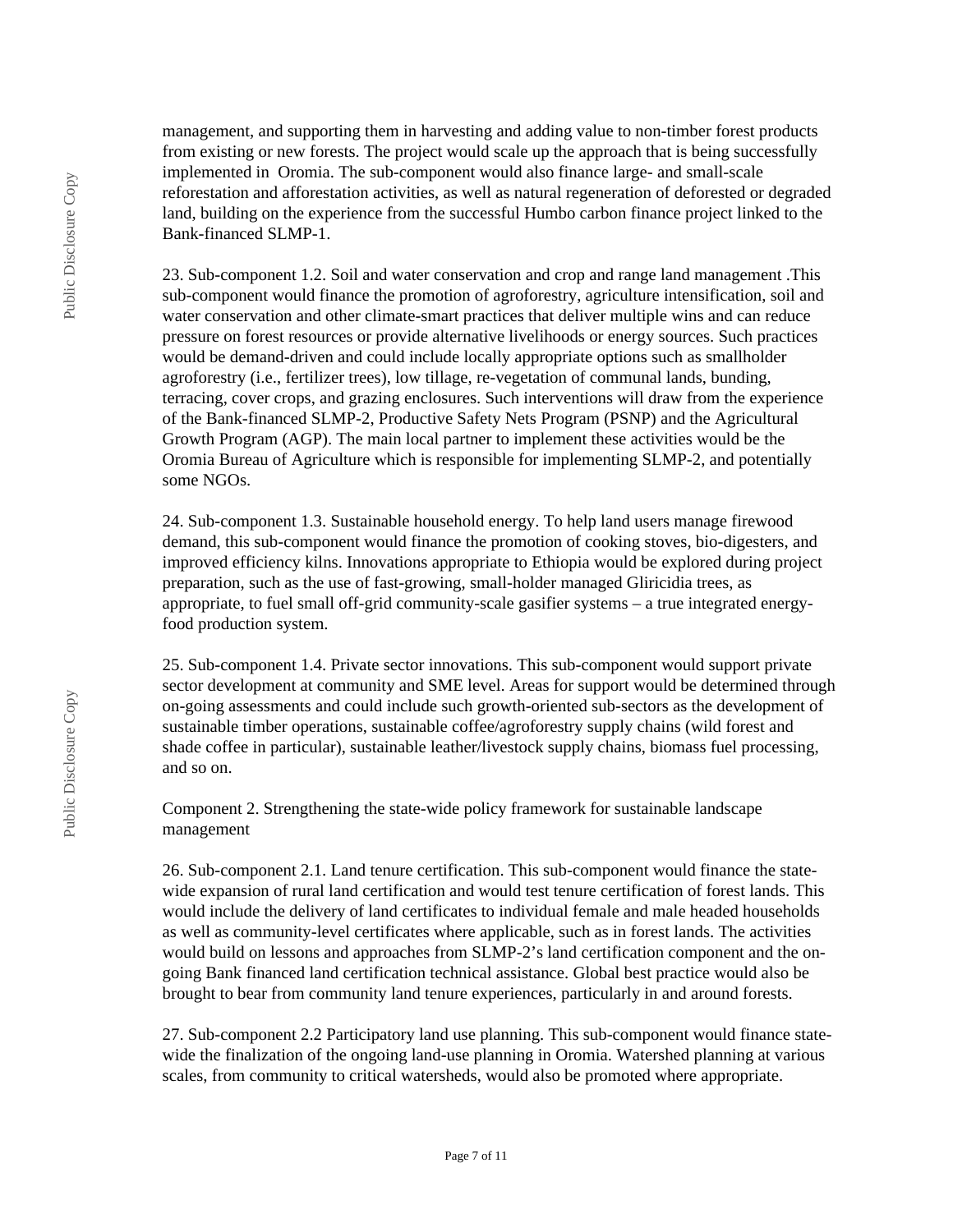Component 3. Project management, monitoring and emissions verification

28. This component would finance project management arrangements and mechanisms such as monitoring and evaluation (M&E), third party verification, and implementation planning. The costs of this component will be partially financed in parallel by the Government (Federal and Oromia) through the funds currently financing the REDD+ Readiness process. Financing for Component 3 would be complemented by the on-going parallel REDD+ Readiness technical assistance grants at federal level to the extent possible, recognizing that the Oromia project is being implemented at the Oromia state level, and the REDD+ readiness activities are being implemented by MEF.

Emissions Reduction Phase

29. Payments would be made for those emissions reductions that have been independently verified. Those funds would only be accessed if the Project is able to demonstrate verified Emission Reductions (ER), based on a robust monitoring, reporting, and verification (MRV) system and against an agreed reference emissions level (REL). The maintenance and expansion of the activities would also occur through the ER payments. Payments would be made as early as possible once ERs are verified. These payments would be distributed according to a benefit sharing mechanism to be developed and agreed upon by the stakeholders during project preparation. It is envisioned that a significant proportion of the payments would reach communities on the ground.

# **II. SAFEGUARDS**

# **A. Project location and salient physical characteristics relevant to the safeguard analysis (if known)**

# **B. Borrower's Institutional Capacity for Safeguard Policies**

18. The preparation and implementation of the proposed project would be led by the Oromia Forest and Wildlife Enterprise (OFWE), in close coordination with the Ministry of Environment and Forest (MEF), which houses the national REDD+ Secretariat. OFWE has been leading discussions on REDD+ in the state for years now, with support from technical partners including NGOs such as Farm Africa and SOS Sahel. OFWE houses the Oromia REDD+ Coordination Unit that includes key staff such as the Oromia REDD coordinator, social development officer, and M&E officer.

19. OFWE is a parastatal created in 2007. It manages about 1.75 million ha of land, including 1.2 million ha of natural forest in Oromia. OFWE contributed to the advancement of REDD+, by initiating the Bale Mountains REDD+ project, together with civil society partners Farm Africa and SOS Sahel, among others. Twenty-five percent of Oromia's forest is currently under PFM, and OFWE has partly transferred responsibilities to local institutions such as Forest User Cooperatives.

20. In July 2014 MEF and OFWE signed a Memorandum of Understanding for cooperating in the design and implementation of the proposed pilot carbon operation. The MoU spells out roles and responsibilities of each agency.

21. The National REDD+ Steering Committee would guide the overall strategic direction of the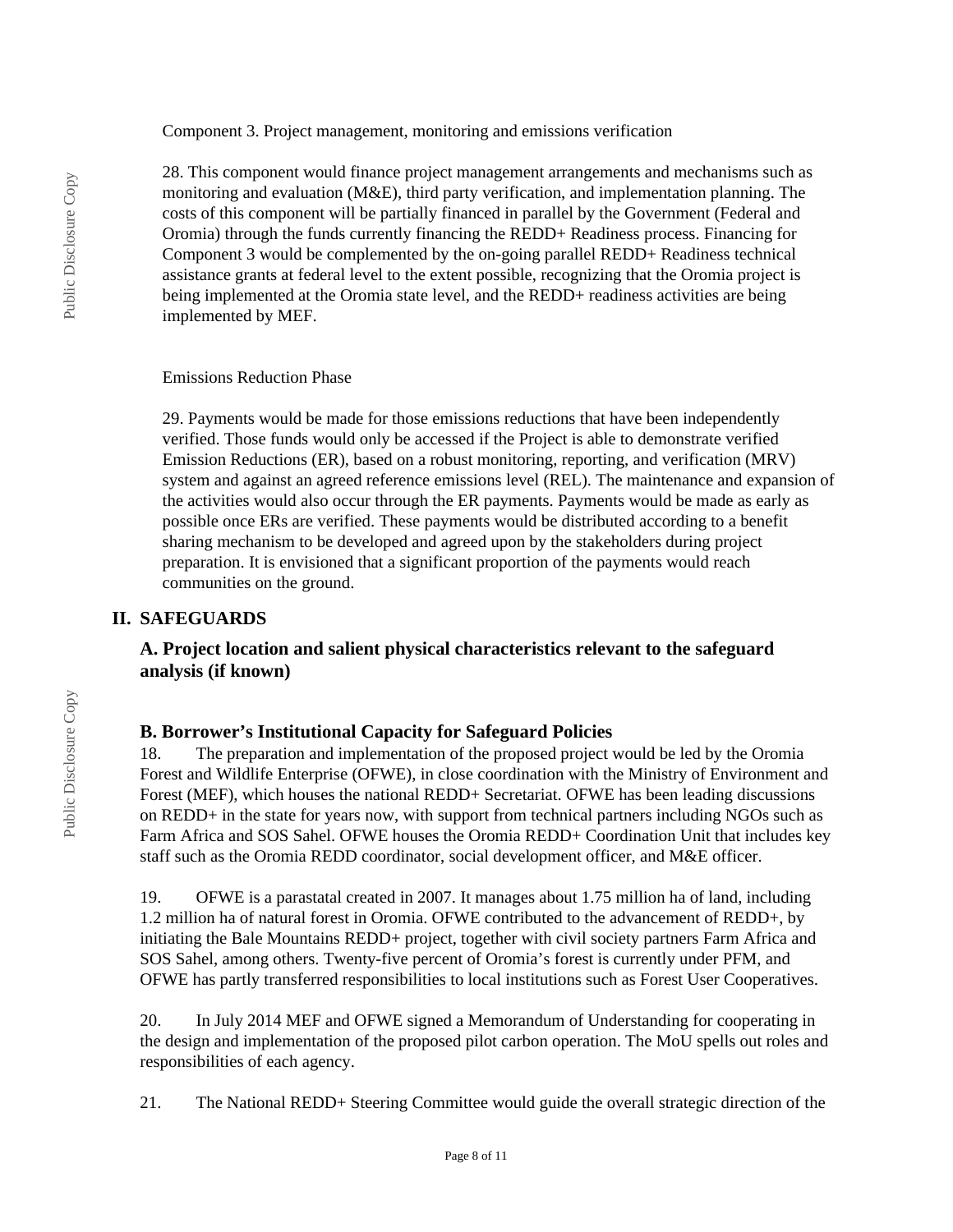proposed pilot carbon operation. In coordination with the national level, the Oromia REDD+ Steering Committee would be accountable for providing strategic guidance, and promoting intersectoral collaboration within Oromia, and is chaired by the Vice President of Oromia.

22. At the community and farm level, community organizations and NGOs would play important roles in delivery of services including extension support, outreach, awareness raising activities and facilitation of knowledge exchanges. NGOs such as Farm Africa and SOS Sahel have executed successful PFM operations in the Bale area that could be scaled up under the proposed operation.

### **C. Environmental and Social Safeguards Specialists on the Team**

Asferachew Abate Abebe (GENDR) Chukwudi H. Okafor (GSURR)

| <b>Safeguard Policies</b>                            | <b>Triggered?</b> | <b>Explanation (Optional)</b>                                                                                                                                                                                                                                                                                                                                                                                                                                                                                                                |
|------------------------------------------------------|-------------------|----------------------------------------------------------------------------------------------------------------------------------------------------------------------------------------------------------------------------------------------------------------------------------------------------------------------------------------------------------------------------------------------------------------------------------------------------------------------------------------------------------------------------------------------|
| <b>Environmental Assessment</b><br><b>OP/BP 4.01</b> | Yes               | The project activities are expected to have significant<br>positive impacts on targeted forested areas. However,<br>OP 4.01 is triggered as some of the possible sub-<br>investment activities under Component 1 could have<br>limited adverse environmental and social impacts<br>andrisks; these activities could potentially include<br>construction or rehabilitation of physical structures<br>for water catchment management. Therefore, OFWE<br>would need to prepare, disclose and consult on an<br>ESMF in compliance with OP 4.01. |
| Natural Habitats OP/BP 4.04                          | Yes               | Consistent with OP 4.01 the project will support the<br>maintenance, and rehabilitation of forest areas and<br>their function, and local communities will be<br>involved in design, implementation and monitoring<br>of activities. Overall, the project<br>activities are expected to have significant positive<br>impacts on natural habitats. Activities that involve<br>the significant conversion or degradation of critical<br>natural habitats will not be supported.                                                                 |
| Forests OP/BP 4.36                                   | Yes               | The project activities are expected to have significant<br>positive impacts on targeted forests in Oromia by<br>reducing deforestation and forest degradation, while<br>contributing to improve the livelihood of forest-<br>dependent communities.<br>Potential impact of the REDD+ activities on natural<br>forests will be assessed through a SESA, that is being<br>undertaken as part of the ongoing REDD Readiness<br>Project. The project's ESMF will also detail<br>procedures to screen project<br>activities and mitigate impacts. |

# **D. POLICIES THAT MIGHT APPLY**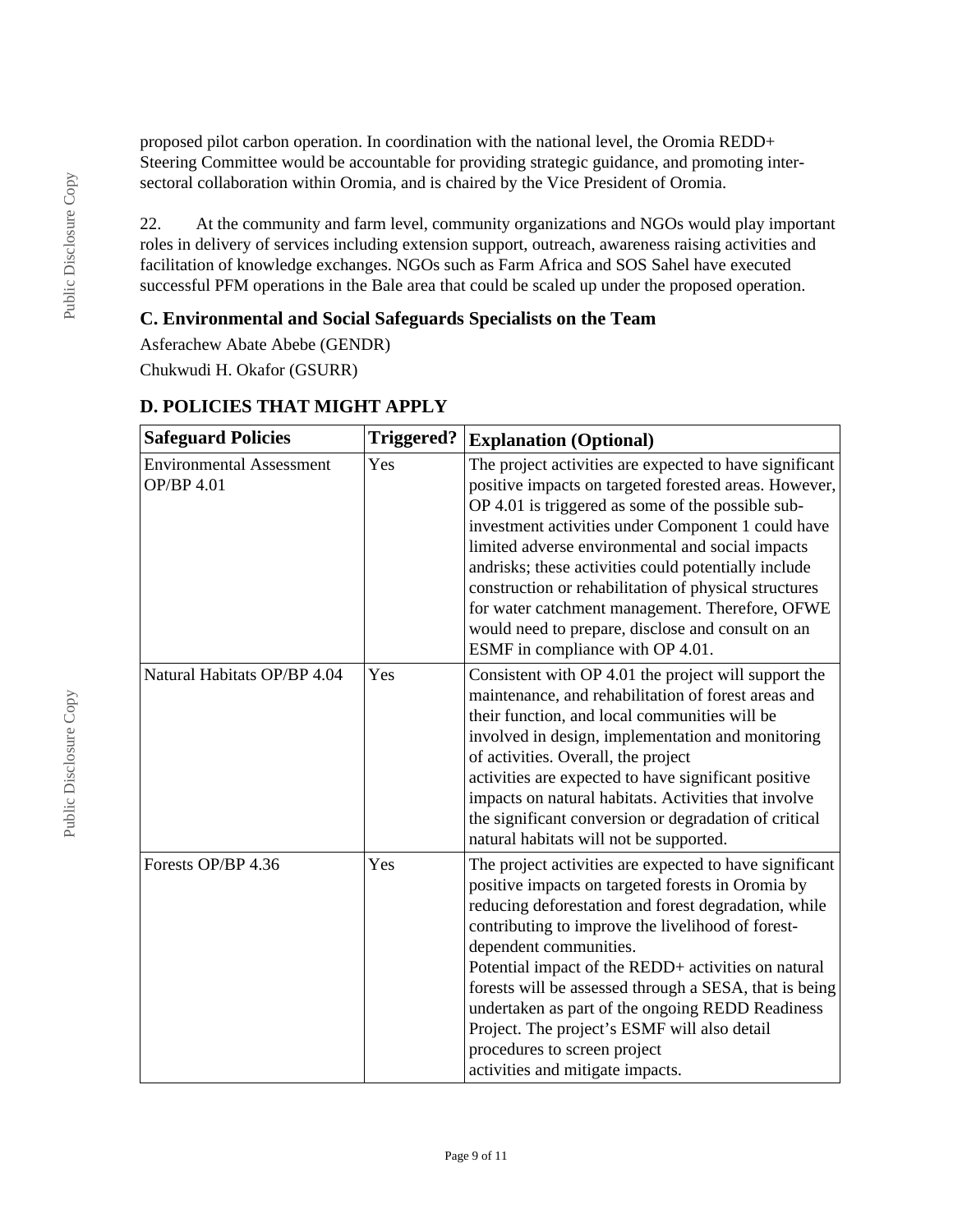| Pest Management OP 4.09                                 | <b>TBD</b>     | This policy will be evaluated during project<br>preparation.                                                                                                                                                                                                                                                                                                                                                                                                                                                                         |
|---------------------------------------------------------|----------------|--------------------------------------------------------------------------------------------------------------------------------------------------------------------------------------------------------------------------------------------------------------------------------------------------------------------------------------------------------------------------------------------------------------------------------------------------------------------------------------------------------------------------------------|
| <b>Physical Cultural Resources</b><br><b>OP/BP 4.11</b> | Yes            | REDD+ activities could finance activities in areas<br>potentially containing physical cultural resources (e.<br>g. holy sites such as sacred groves, sacred forests,<br>etc.). The ESMF, EAs and ESMPs developed will<br>include provisions to screen REDD+ activities for<br>such impacts and to deal with chance finds.                                                                                                                                                                                                            |
| Indigenous Peoples OP/BP<br>4.10                        | Yes            | The issues relating to OP 4.10 will be defined in<br>detail through Social Assessment and Consultation to<br>reflect the policy requirements. The project<br>documentation will summarize the key findings of<br>the social assessment including the process used to<br>foster free, prior, and informed consultations and<br>broad community support for the project, including<br>the provision of grievance redress, and benefit<br>sharing issues; and the identified mitigation actions<br>will be incorporated in the project. |
| Involuntary Resettlement OP/<br><b>BP</b> 4.12          | Yes            | The implementation of project activities may involve<br>acquisition of land and/or restriction of access to<br>legally designated parks, land acquisition, protected<br>areas, or forest management/reforestation areas.<br>Therefore, Resettlement Policy Framework (RPF)<br>and Process Framework (PF) will be prepared,<br>consulted upon and disclosed to ensure that<br>appropriate measures are in place to address any of<br>the above issues which might arise under the project.                                            |
| Safety of Dams OP/BP 4.37                               | <b>TBD</b>     | This policy will be evaluated during project<br>preparation. There could be a potential small<br>irrigation. No new construction or rehabilitation of<br>large dams are anticipated to be financed by the<br>Project.                                                                                                                                                                                                                                                                                                                |
| Projects on International<br>Waterways OP/BP 7.50       | N <sub>o</sub> |                                                                                                                                                                                                                                                                                                                                                                                                                                                                                                                                      |
| Projects in Disputed Areas OP/<br>BP 7.60               | N <sub>o</sub> |                                                                                                                                                                                                                                                                                                                                                                                                                                                                                                                                      |

# **E. Safeguard Preparation Plan**

### **1. Tentative target date for preparing the PAD Stage ISDS** 30-Jul-2015

### **2. Time frame for launching and completing the safeguard-related studies that may be needed. The specific studies and their timing should be specified in the PAD-stage ISDS.**

Safeguard related studies would be prepared from October, 2014 to August 2015.